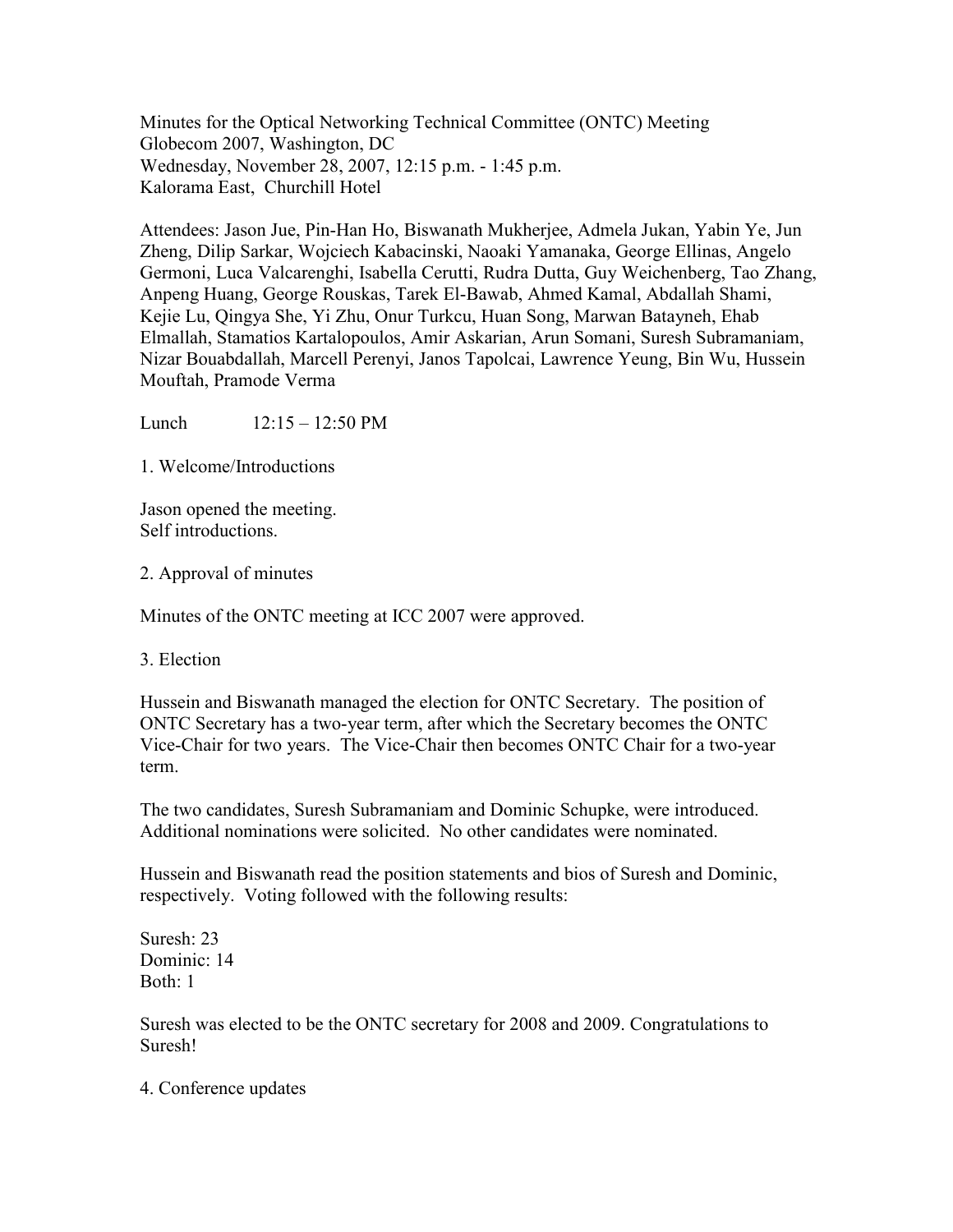## a) Globecom 2007

Admela, TPC Co-Chair of the Optical Networking Symposium, thanked everyone who contributed to the Symposium in Globecom 2007. Ahmed, who was also Co-Chair, announced the best paper award of the Symposium. The award was the paper titled, "Lightpath-Level Protection versus Connection-Level Protection for Carrier-Grade Ethernet in a Mixed-Line-Rate Telecom Network," authored by Marwan Batayneh, Dominic Schupke, Marco Hoffmann, Andreas Kirstaedter, and Biswanath Mukherjee.

## b) OFC 2008

OFC 2008 will be held in San Diego in February 2008. Suresh reported that there were 166 submissions. The acceptance decisions will be made soon, and the acceptance rate will be around 50% in the network track. NFOEC will have a similar acceptance rate.

Stamatios mentioned that the submission to OFC and NFOEC are separated, and he had the impression that OFC was more on the physical side while NFOEC was more on the networking side.

Biswanath explained that NFOEC is more dominated by industry and focused on implementation aspects, while OFC focused on research and academic work. Reviews will not be sent back to the authors, but are just for discussion purposes. OFC 2009 has two technical program chairs on different network management aspects: one is on the higher layer and the other is on the lower layer. Everybody is encouraged to participate in the conference, and the committee could be further expanded to include more networking activities.

## c) ICC 2008

ICC 2008 will be held in Beijing, China in May 2008. The Co-Chairs for the Optical Networking Symposium are George Ellinas, Mohan Gurusamy, and Mounir Hamdi. The Vice Chair is Rudra Dutta. George reported that 150 papers are submitted and are under review. The acceptance rate will be about 35% with around 50-55 papers being accepted.

## d) Globecom 2008

Globecom 2008 will be held in New Orleans in November-December 2008. The Co-Chairs for the Optical Networking Symposium are Rudra Dutta, Fabio Neri, and Tarek El-Bawab. The Vice Chair is Gigi Karmous-Edwards. Rudra reported that the committee is trying to finalize the TPCs and the conference organization.

e) OFC 2009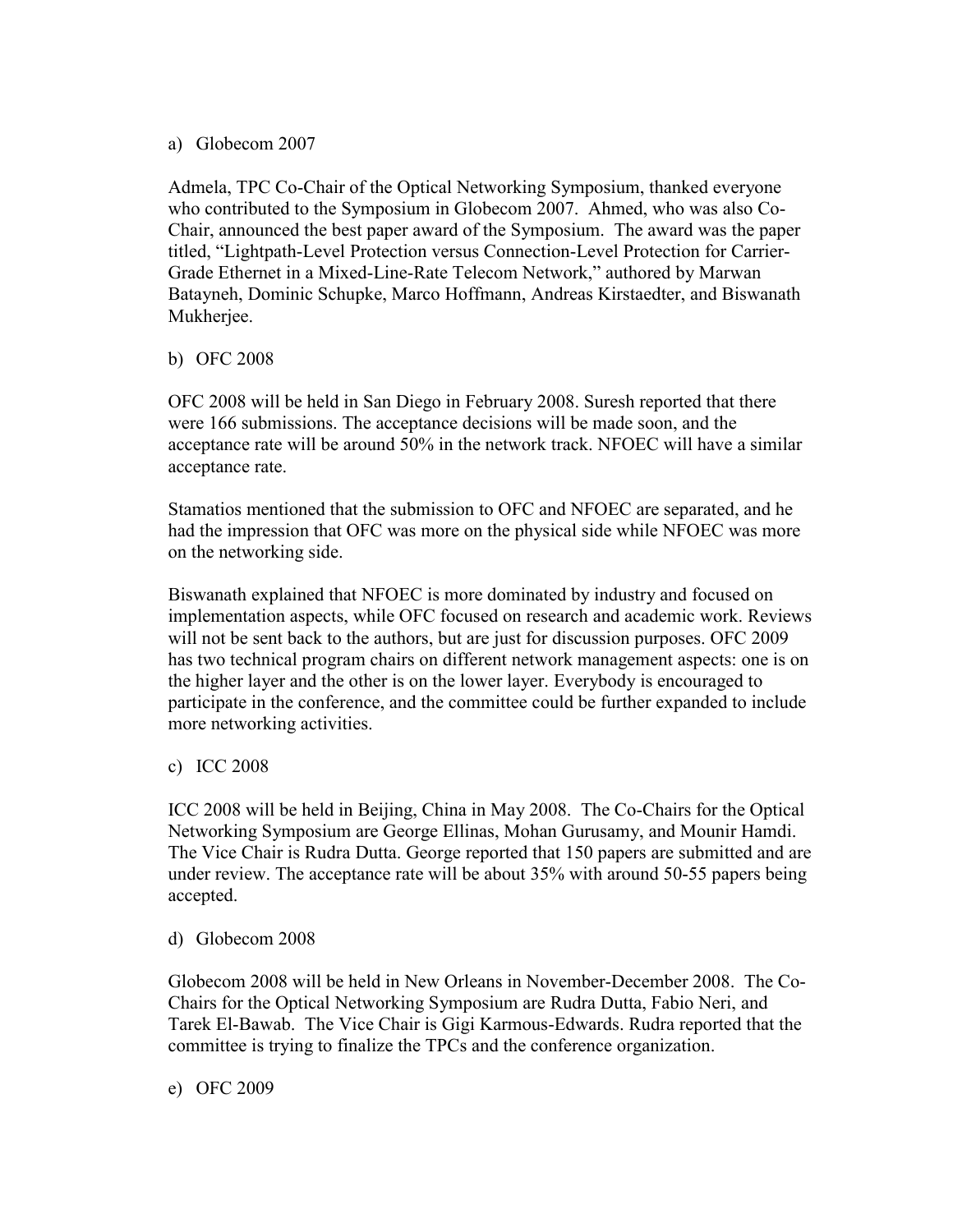Biswanath clarified the review process for OFC. Since all the reviews are by the TPC, the review will all be fair and professional. The paper selection criteria will be on whether there are new ideas and contribution to the areas. The content does not necessarily have to be practical tomorrow, but something novel and highlighted will be appreciated.

f) ICC 2009

ICC 2009 will be held in Dresden, Germany in June 2009. Dominic Shupke is a Co-Chair of the Optical Networking Symposium. Jun Zheng will participate on behalf of ONTC as Vice Chair. Jun reported that they are just starting to prepare the call for papers.

g) Globecom 2009

Globecom 2009 will be held in Honolulu, Hawaii in November-December 2009. Jun Zheng and Galen Sasaki are proposed by ONTC as Co-Chairs for the Optical Networking Symposium. Jun reported that the first TPC meeting was held yesterday to call for ideas for the conference.

Jason and Biswanath encouraged everyone to participate in the committees of the conferences and to help the organization process.

- 5. Other conferences and workshops
	- a) ONDM

Admela reported on ONDM. ONDM is held in Europe and was founded in 1997. The conference is very important to EU research groups and the development of future EU projects. Everyone is welcome to submit papers and contribute to the conference. ONDM 2008 will be in Barcelona, Spain in February, about two weeks before OFC. ONDM 2009 will be in Brunswick in February 2009.

b) ANTS 2007

Biswanath reported that ANTS 2007 is a high-end conference to be held in December in India. All are welcome to join.

c) Accessnets

Hussein reported that Accessnets will be in Oct. 2008 in Las Vegas.

d) HPSR 2008